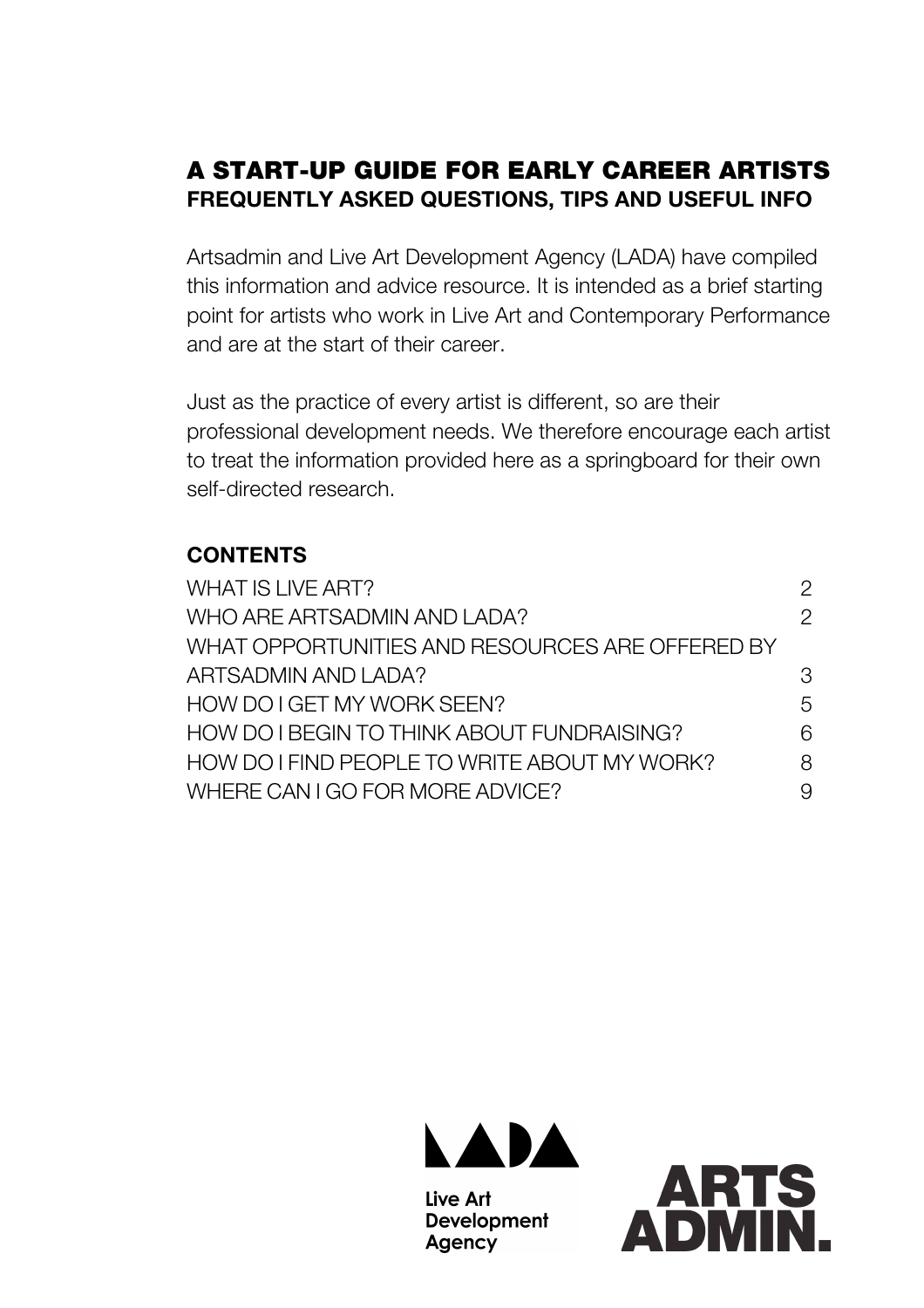### **WHAT IS LIVE ART?**

Live Art is an umbrella term encompassing a range of performance, performative and time-based practices; some view it as a strategy for making work that is not defined by art form.

There are many useful summary texts about Live Art available online, including: Joshua Sofaer's What is Live Art? and the What is Live Art? text on LADA's website.

Perhaps the best way to find out more about the Live Art scene is to go and see as much work as possible. Get connected and find out what's on by subscribing to the newsletters and social media feeds suggested below.

## **WHO ARE ARTSADMIN AND LADA?**

Artsadmin makes art happen. Our vision is to be an arts lab for the 21st Century for the creation of performance, site-specific and interdisciplinary work, where the innovative, experimental and unusual are nurtured. As artists continue to question the world, to push boundaries and challenge preconceptions, our role is to help them to do it.

We do this by:

- Discovering and developing artistic talent and supporting artists at all stages of their career
- Responding to the creativity of artists and using our expertise to help them realise ambitious ideas
- Creating safe and supportive spaces for artistic experiment, risk-taking and development
- Being truly collaborative; sharing knowledge and resources and creating meaningful partnerships and networks
- Responding to the changing environment we live in; being a leader in the arts for work that addresses the issue of climate change and finding ways to reduce the environmental impact of the arts

LADA is a Centre for Live Art: a knowledge centre, a production centre for programmes and publications, a research centre setting artists and ideas in motion, and an online centre for digital experimentation, representation and dissemination.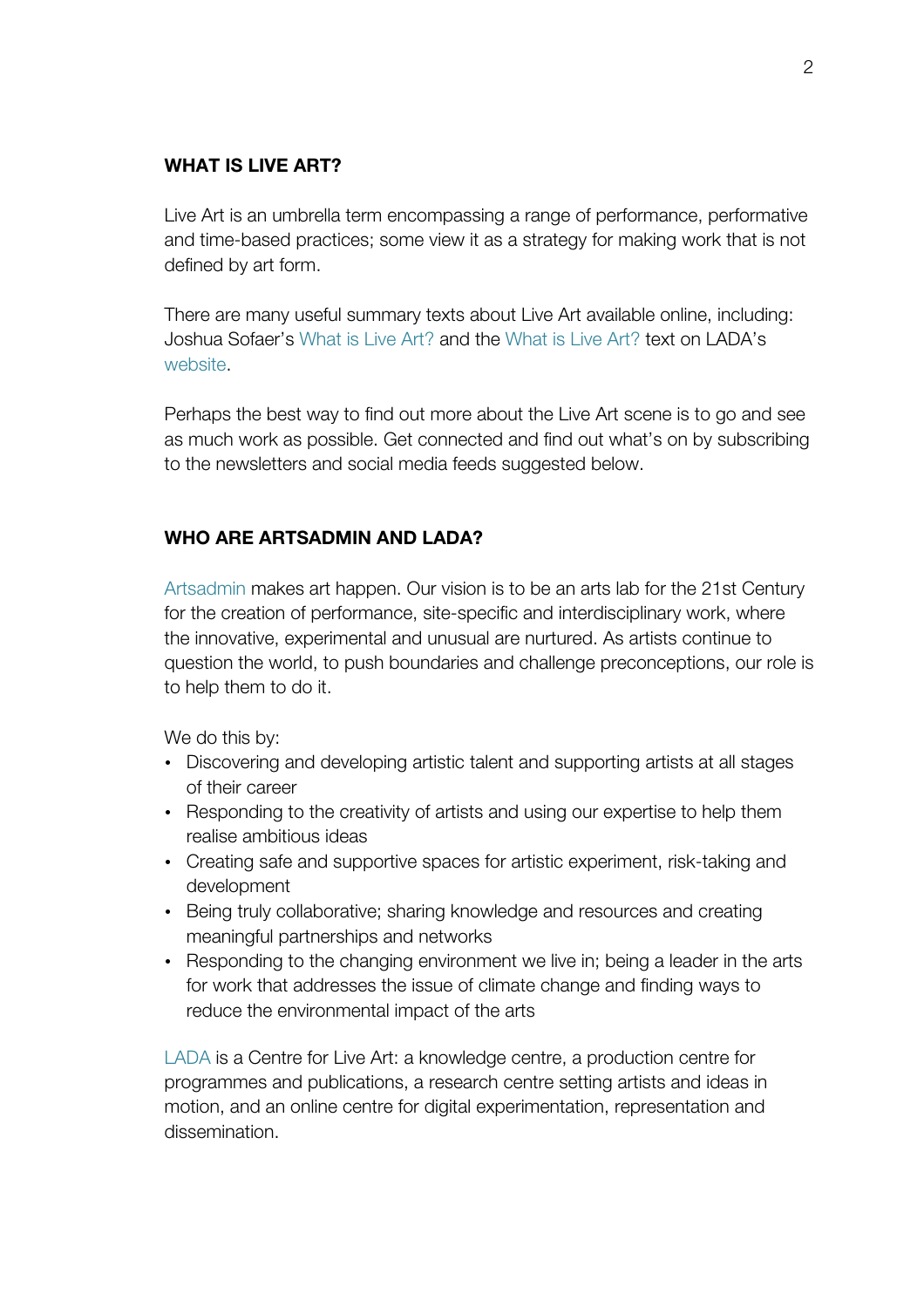Areas in which we work:

- LADA works on curatorial projects, programming partnerships, and dialogues and debates to develop new contexts, discourses, and audiences for Live Art.
- LADA offers a range of artistic development schemes in collaboration with practitioners and organisations that aim to respond to, and support, the needs and expectations of artists
- LADA works to support Live Art in Higher Education by contributing to research, study, and teaching at individual and institutional levels.
- LADA works to support the development of Live Art in the UK through facilitating national and international networks.
- LADA provides access to a wealth of specialised research facilities; information and advice; online films, documents and programming packages; and the distribution of films, publications and materials.
- LADA publishes and co-publishes books, DVDs and Artist's Editions.

Many other organisations across the UK support artists working in Live Art from Live Art UK, a national network of key promoters and facilitators who support the Live Art infrastructure, to multiple artist-led initiatives such as Live Art Bistro in Leeds and BUZZCUT in Glasgow, plus many more. If your work crosses over into the dance field, also check out the National Dance Agencies and artist development spaces such as Chisenhale Dance Space.

#### **WHAT OPPORTUNITIES AND RESOURCES ARE OFFERED BY ARTSADMIN AND LADA?**

#### **Artsadmin**

Artsadmin's weekly e-digest is an artists' resource featuring information on funding / commissions / platforms / calls for artists / seminars / workshops / courses / resources / jobs & opportunities and much more. It's available as a mobile app for iOS and Android devices or as a weekly email. You can sign up here.

Artists' Advisory Service – A free service offering one-to-one advice and information throughout the year. This is open to all UK-based artists working in contemporary performance practices at any stage of their career. Meetings can be in person, by phone or Skype. If there is a specific area of work, issue or project you would like to discuss, you are welcome to get in touch at advisoryservice@artsadmin.co.uk

Artsadmin's Artists' Bursary Scheme – Supports artistic experiment, risk, speculation and play, rather than the production or touring of finished work. It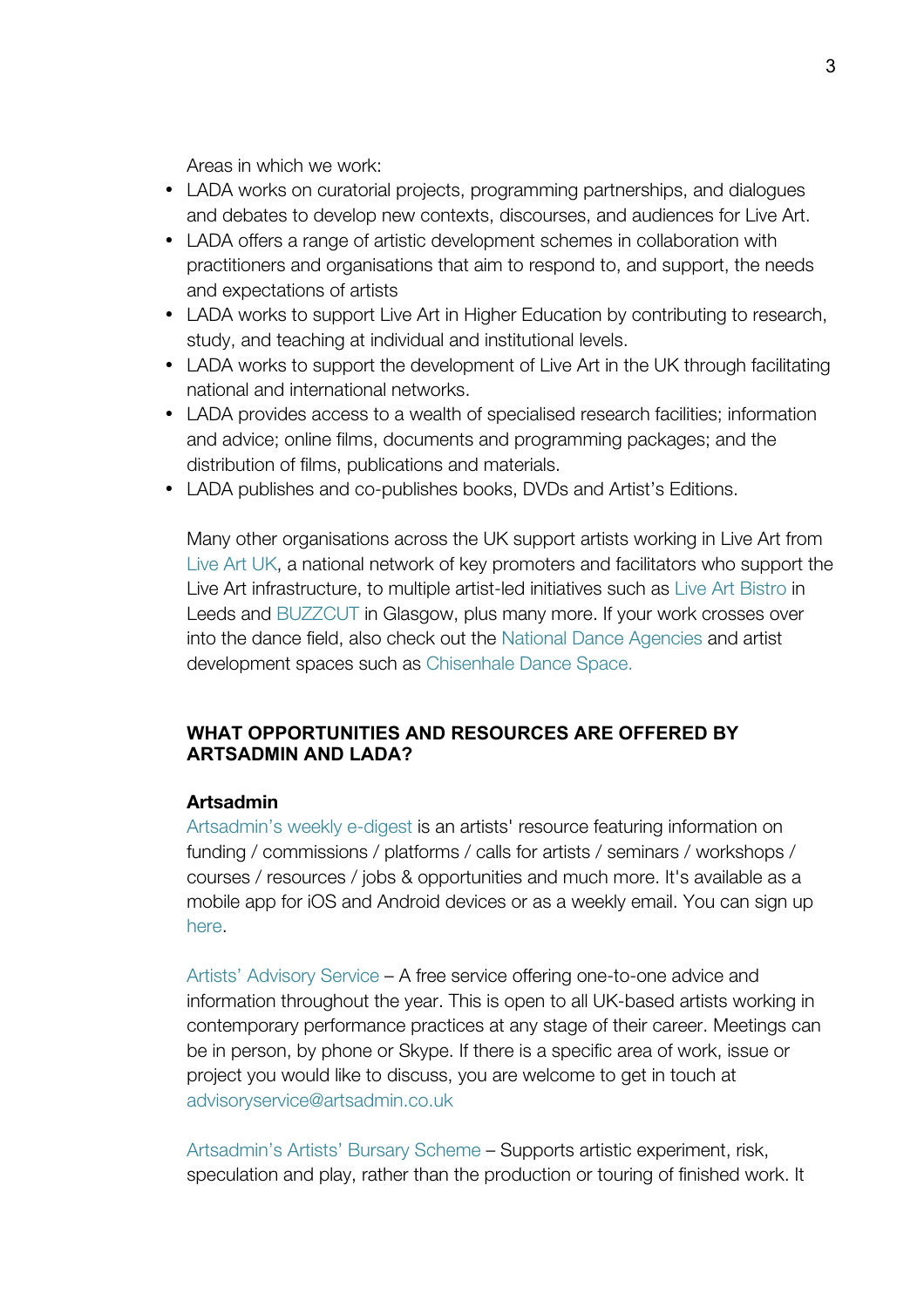offers time, space and money to explore processes and try out new ideas within a framework of constructive and critical dialogue. The Bursary Scheme is open to application every 18 months.

Sweatshops – Informal, free afternoon workshops on key areas of professional and artistic development, including Marketing, Fundraising, Finance, Documentation, Applying to Grants for the Arts, Participation, UK Touring and International Touring.

Weekenders – Intensive weekend labs led by international artists which are open to all practitioners.

For under 25s – Artsadmin curates an extensive education programme with and by artists including projects, events and services supporting under 25s, such as SCRITS and Make Space Summer Projects.

Links and resources – Extensive lists of networks / funding bodies / festivals / venues / studios / blogs / campaigns available here.

To hear news of all opportunities for artists offered by Artsadmin, sign up here.

#### **LADA**

LADA Study Room – A free, open access research facility in London, housing one of the largest publicly accessible libraries of Live Art related videos, DVDs and publications in the world. Search the entire Study Room Catalogue online.

DIY – Annual UK wide professional development opportunities run by LADA to support projects conceived and run BY artists FOR artists.

Unbound – The world's only dedicated online shop for Live Art books, DVDs and limited editions.

Restock, Rethink, Reflect – Ongoing series of public programmes, professional development activities, and archival and publishing initiatives mapping and marking underrepresented and culturally marginalised artists, practices and histories whilst also investing in future generations.

Live Online – A series of channels where you can watch short videos and films selected from LADA's Study Room or generated through programmes and initiatives.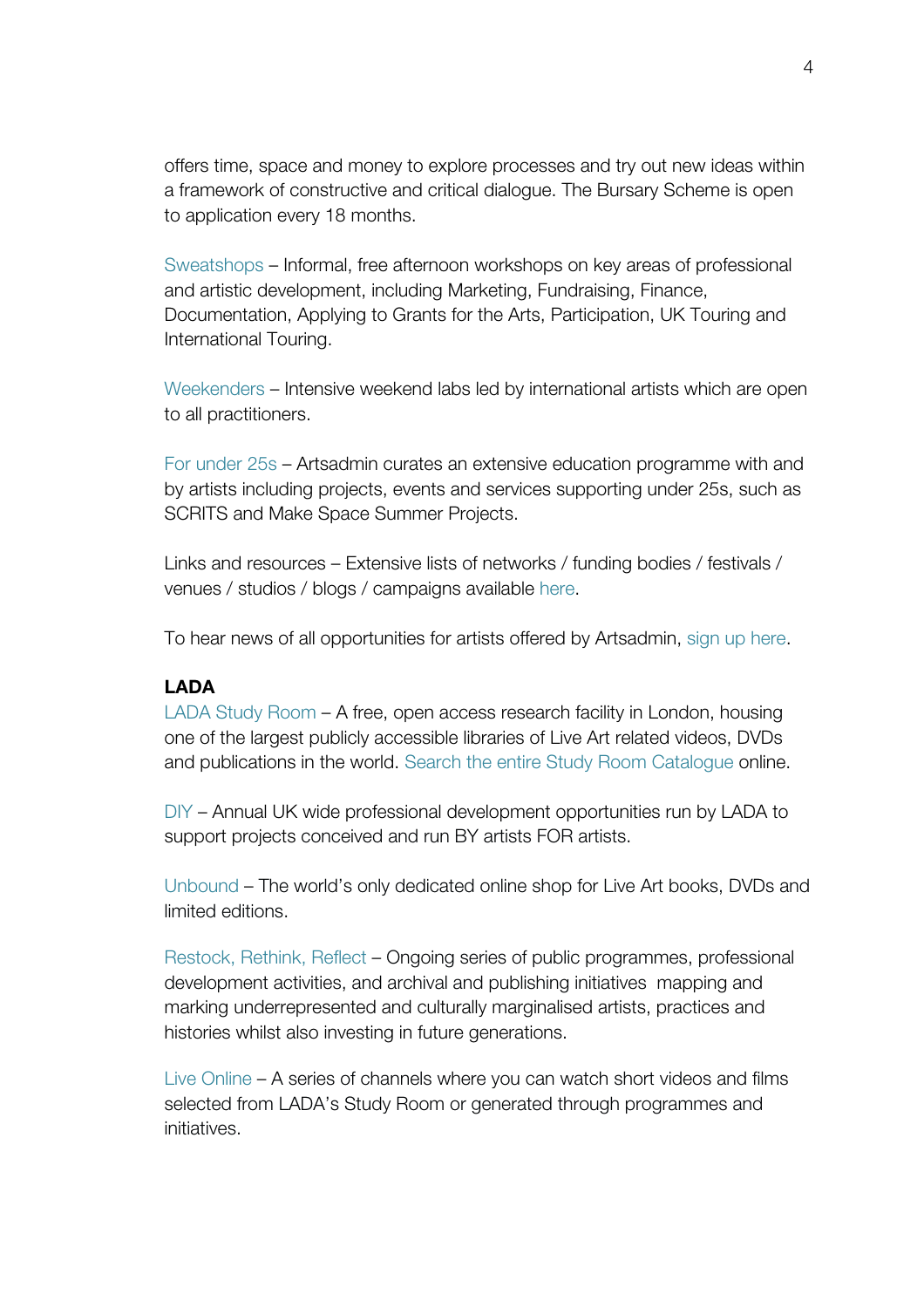Online Resources – A series of web pages focused on: Live Art venues in London; Writing about Live Art; E-mail lists and forums and useful downloads for artists.

Further Artist Opportunities – LADA regularly presents artist development opportunities including: platforms, awards, workshops, talks, screenings, and much more. All opportunities will be promoted on the LADA newsletter – sign up here.

Additional recommended e-lists and websites:

- Artquest
- a-n news
- On the Move
- Critical Network

#### **HOW DO I GET MY WORK SEEN?**

Often the best opportunity for artists to present their work early on in their career is at 'platform' or scratch events. These can be good opportunities to try out work in front of an audience, to hear views on it and to network with other artists at a similar stage. Feedback can be constructive; it can be useful to think in advance about what you would like feedback on and how to generate a discussion which will support you and your work.

The best place to find out about platform opportunities is through individual websites, newsletters and discussions groups. Artists should also independently research venues, festivals and institutes that may be interested in their work, and follow their social media channels and/or subscribe to their newsletters to find any opportunities to perform.

There are many open-call platforms specifically for artists who are starting out, from artist-run projects like Tempting Failure (Bristol) and Homes for Waifs and Strays (Birmingham) to larger festivals such as Experimentica (Chapter, Cardiff) and In Between Time Festival (Bristol). Established venues and producers also present open-call platform events such as the annual Now series at The Yard Theatre (London), Open Labs at the Barbican (London), plus hÅb (Manchester) and Compass Live Art (Leeds) to name a few.

Also see the SPLL Festival (London/Ipswich): a high profile National Platform for up to 50 emergent artists at their Ipswich Festival, with 10 subsequently being selected to go forward to the SPILL London Showcase.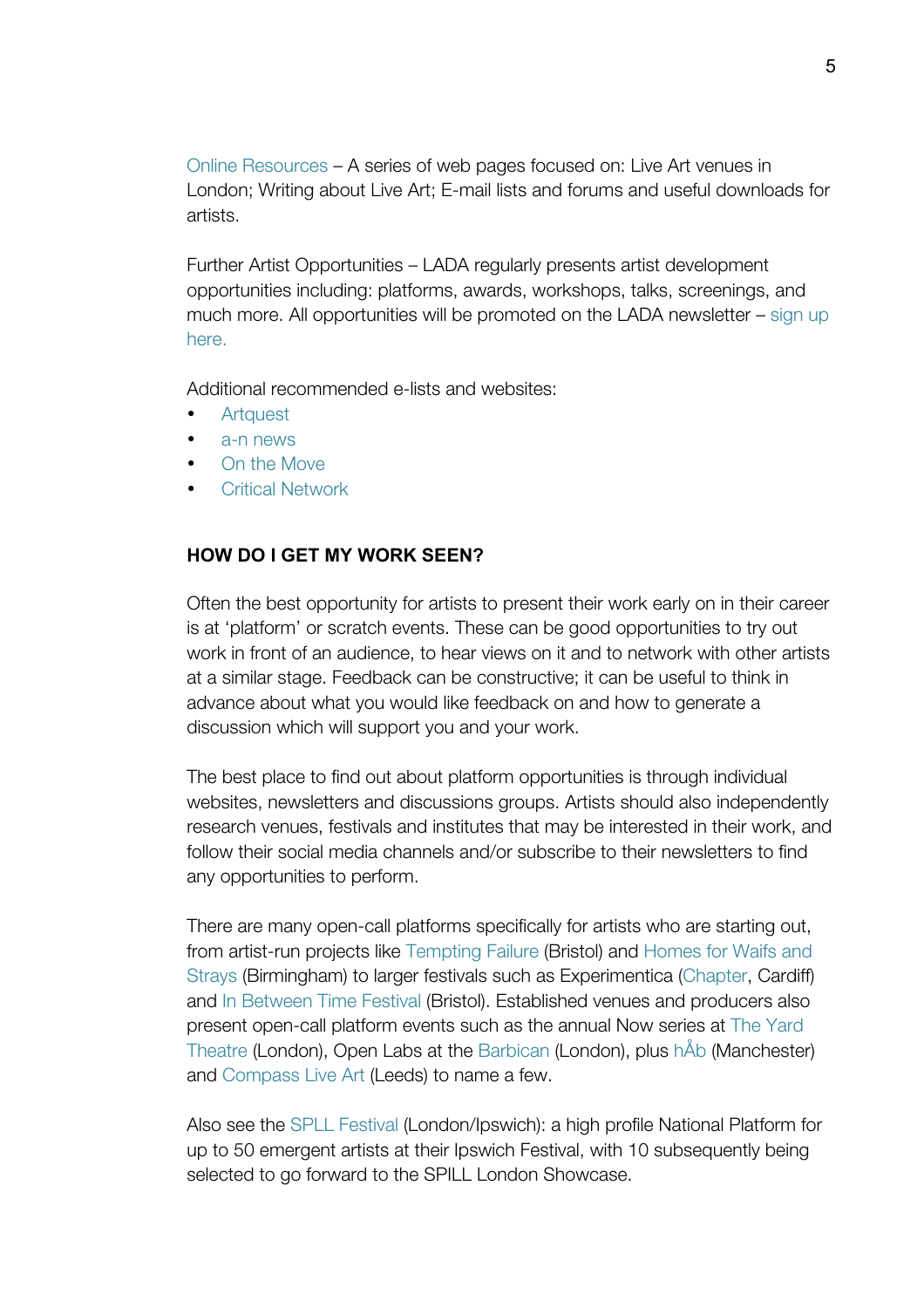Platforms for artists with more experience include Caravan Showcase, British Council Showcase (Edinburgh Festival) and Flying Solo at Contact Theatre (Manchester).

Many artists also create their own contexts for showing work by joining forces with others to hire a space to make and/or show work, or by presenting work in homes and public spaces.

How to find the relevant info:

The majority of current UK open-calls are advertised on the weekly Artsadmin Edigest. LADA provides a list of Live Art key venues in London under the Resources section of their website. Artsadmin provides a list of Festivals, Venues, Platforms and Artist Led Initiatives under the Artist Support section of their website.

### **HOW DO I BEGIN TO THINK ABOUT FUNDRAISING?**

We recommend that when it comes to fundraising you should make sure you fully research your options, be realistic in your planning, read the available application guidance information and talk to any available funding advisors. Newsletters and social media carry huge amounts of information about opportunities for funding, residencies and commissions.

When starting out, the most relevant sources of funding tend to be the more publicly known ones such as Arts Council England's Grants for the Arts Scheme. See here for a video and extensive info on how to apply.

Projects can also be supported through crowd-funding initiatives and certain Trusts and Foundations. A list of funding bodies and discussions around approaches to crowd-funding is available through Artsadmin's online resources.

Many artists also support their practice through a range of jobs. Thinking about how you can find support 'in kind' is also key – for example, can you offer skills and time in exchange for space? Again, getting involved and developing your community can really help.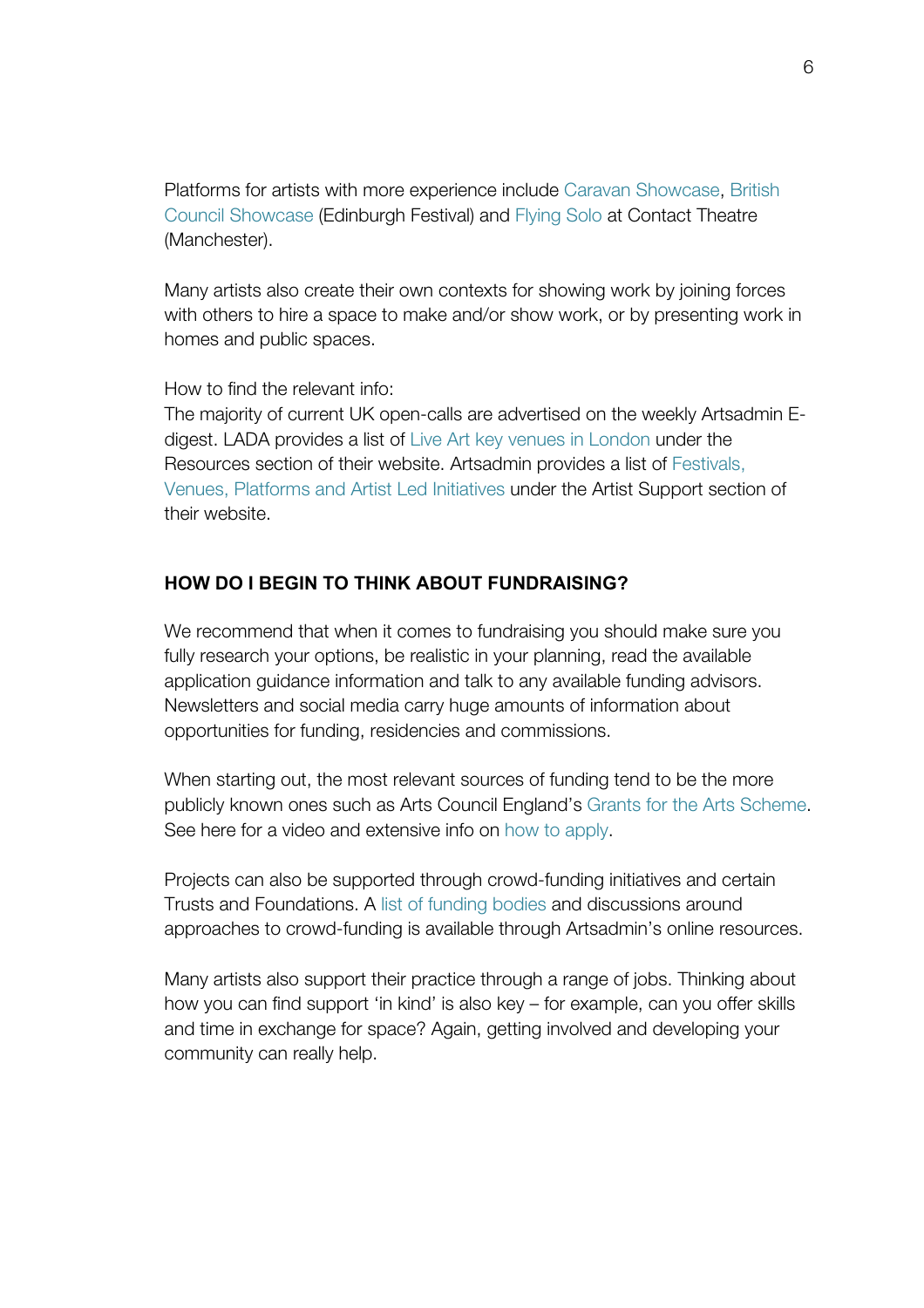### **HOW CAN I REPRESENT MY WORK?**

There will be many times in their career when artists need to represent their practice to others – for example, a studio visit, a submission for a commission, a funding application or an informal meeting. When the time comes, think about how you can best present / represent your work, and at the same time, think about what the person / people you are presenting to will want to know about you and what you do. There is unlikely to be 'one' package that you should have but rather a selection of 'components' that can be packaged together.

We suggest that there are three key areas that artists should address:

**Content** – what it's about (and why)

**Form** – what it looks like / how it works

**Context** – how it relates to the sector and its history; how it relates to what the venue / funder / commissioner is doing / interested in; and how it relates to what other artists are doing

If you are preparing a package of information to give to someone or to submit with an application you could ask yourself some of the following questions.

- Should I provide documentation of my work (maybe a DVD of a full performance or an edited version, if you have one) or a promotional package (perhaps a show reel with edited highlights)?
- How much material should I provide?
- What form should my documentation / package take DVD, images, text, URL to online material?
- Should I include a CV (a list of what I have done) or a biography (a more discursive approach)?
- Should I include press clippings, reviews or testimonials? If I do not have any available can I arrange for someone who has seen my work – e.g. university tutor – to write something for me?

If you are writing a proposal, ask yourself:

- Have I covered all the bases i.e. have I made sure all the 'required' information (such as addressing guidelines of an application procedure) is included?
- What should the tone of my writing be e.g. hard-sell or background information?
- Do I want a reaction / response? If yes, have I built in a mechanism for this response (such as 'please let me know if you will be able to attend my performance')?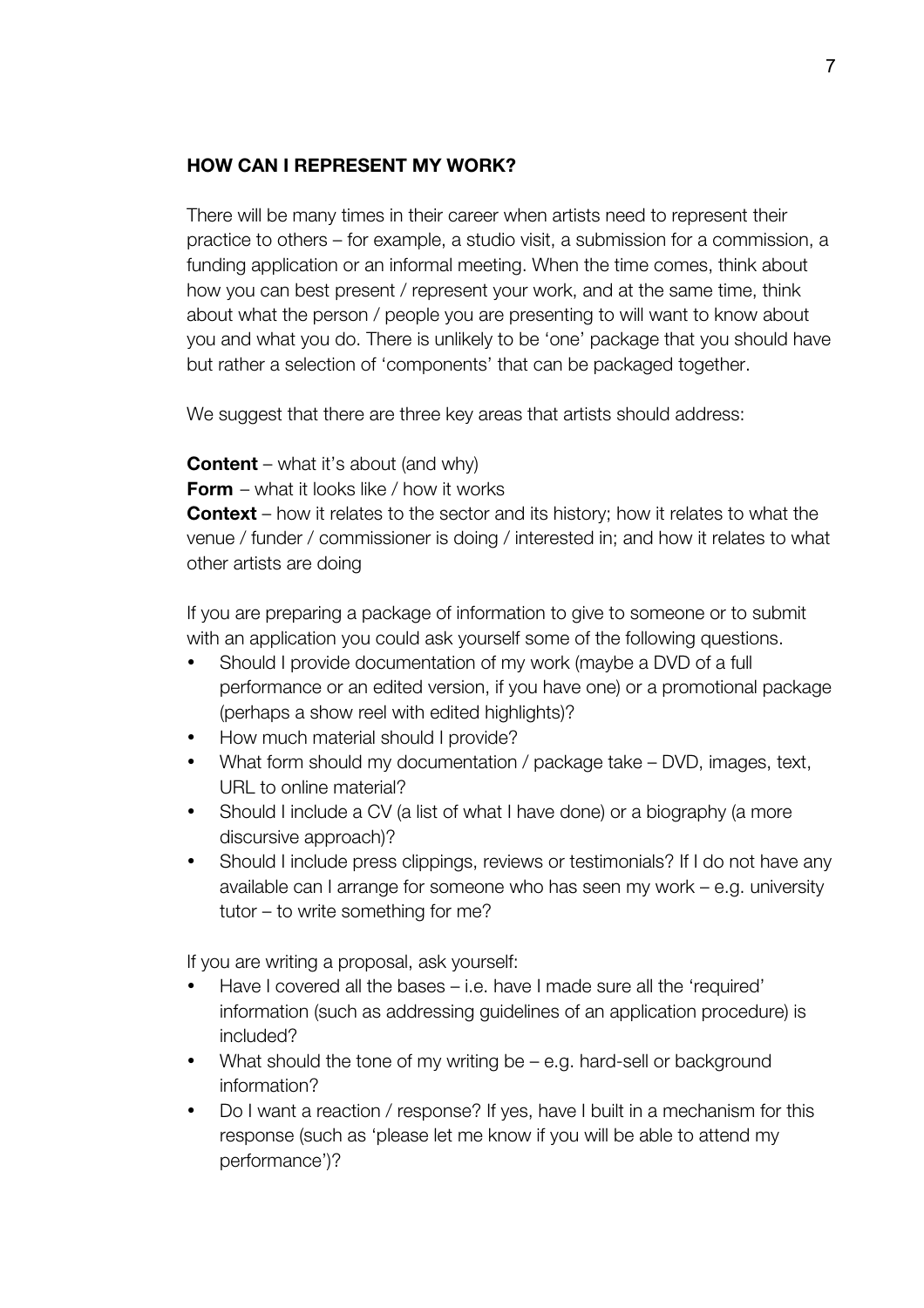Our four tips, in relation to preparing written statements about your work are:

- Make sure you write a short (paragraph) and long (one page) version early on in the development of your project, and continually update and revise these statements as your project progresses. Preparing statements at this early stage will ensure that you have material 'ready to go' when asked.
- Get a friend to read a draft with fresh eyes. Ask how it strikes them and if your intention is coming across.
- Be sure to provide the information that is required. This almost always includes content, form and context.
- Target your proposal. Make sure your material is written for the person who is going to read it. If you are writing a letter never use 'Dear Sir/Madam'; instead, research and identify the name of the person you want to communicate with.

# **HOW DO I FIND PEOPLE TO WRITE ABOUT MY WORK?**

A good way to contextualise, promote and develop your work is to create/encourage written responses, if this is an avenue that interests you. With the proliferation of independent blogs there are a number of mechanisms for how to engage with writers about your work. The LADA website has a list of critical writing platforms under the Resources section

Again, if the right context for writing about your work does not exist you could consider setting up a blog, asking for email responses from friends and colleagues, or writing about your work yourself.

Recommended blogs:

- Exeunt Online theatre & performance magazine, with weekly newsletter.
- Run-Riot Listing of cultural happenings in London, updated on a regular is by a team of writers, agitators and culture enthusiasts.
- This is tomorrow  $A$  contemporary art magazine.
- Total Theatre Magazine An online magazine and resource for practitioners of contemporary theatre and performance.